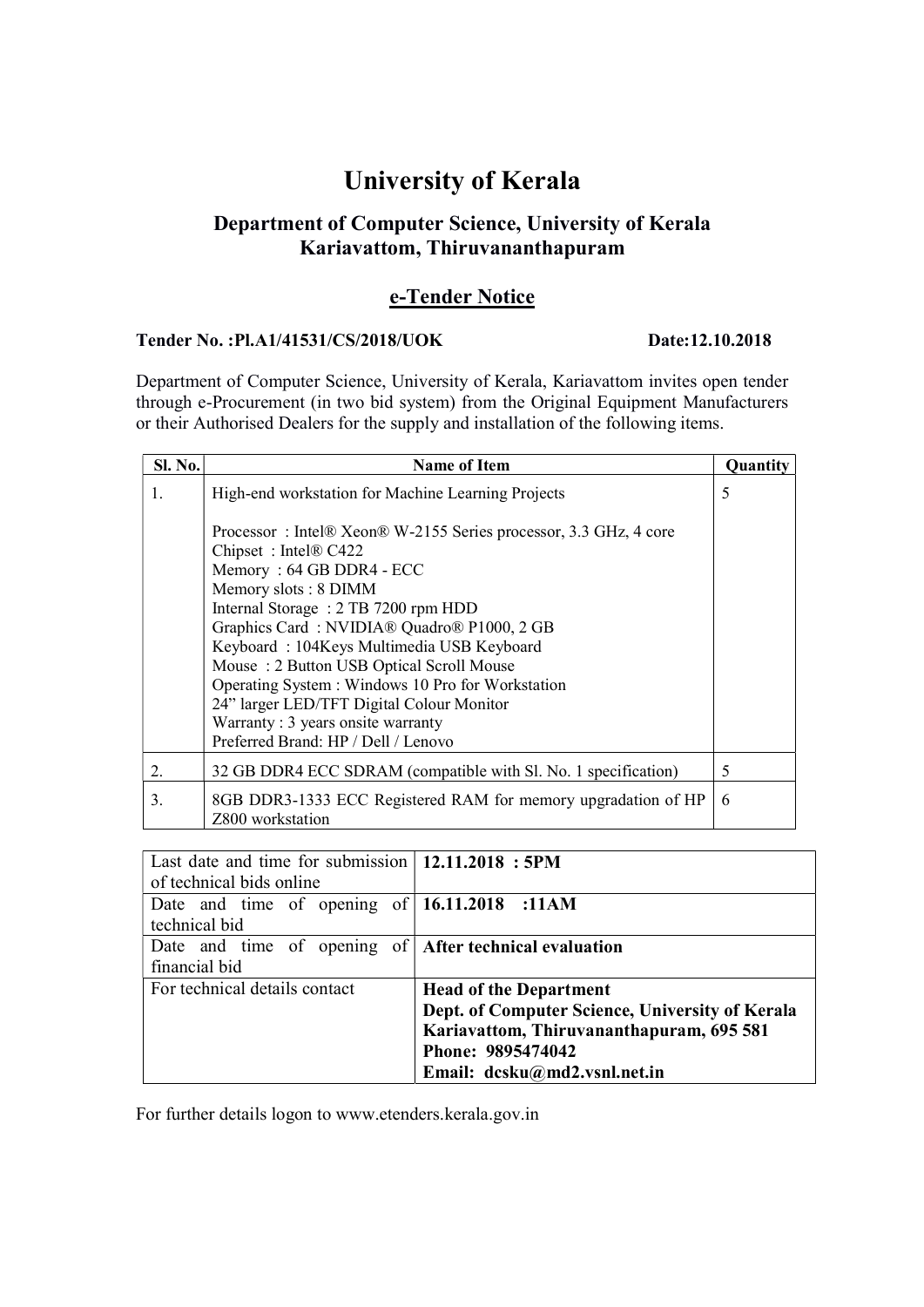### Terms and Conditions

- 1. The tendering will be a two stage bidding process Technical and Financial.
- 2. The Technical Bid should be submitted with relevant information / documents / acceptance of all terms and conditions, strictly as described in this document.
- 3. The bidder should submit the following along with the technical bid:
	- Detailed technical compliance of the product quoted with cross reference
	- Brochure and literature of the product quoted establishing its Brand, Make, Model and Technical Specifications.
	- List of addresses of Offices/Company's Service Centres.
- 4. Financial bids of Short-listed vendors will only be opened. Please note that the Vendor(s) who do not qualify in the technical bid will not be considered for financial bid.
- 5. Financial quotes should be submitted in the Financial Bid.
- 6. The Bidder should be a manufacturer or their dealer specifically authorised by the manufacturer to quote on their behalf for this tender as per Manufacturer Authorisation Form and Indian agents of foreign principals, if any. Equipments must be of the most recent series/models incorporating the latest improvements in design. The models should be in successful operation for at least one year as on date of Bid Opening.
- 7. Incomplete & conditional tenders and tenders received after the due date will be summarily rejected without assigning any reasons thereof.
- 8. Prices shall be quoted item wise.
- 9. The price should be inclusive of all taxes, duties, transportation, installation etc. Nothing extra will be paid in addition to the quoted rate.
- 10. Validity of tender: Tender submitted shall remain valid at least for 90 days from the date of opening the tender. Validity beyond three months from the date of opening of the tender shall be by mutual consent.
- 11. Every tenderer should submit Tender fee of Rs. 2,500/-